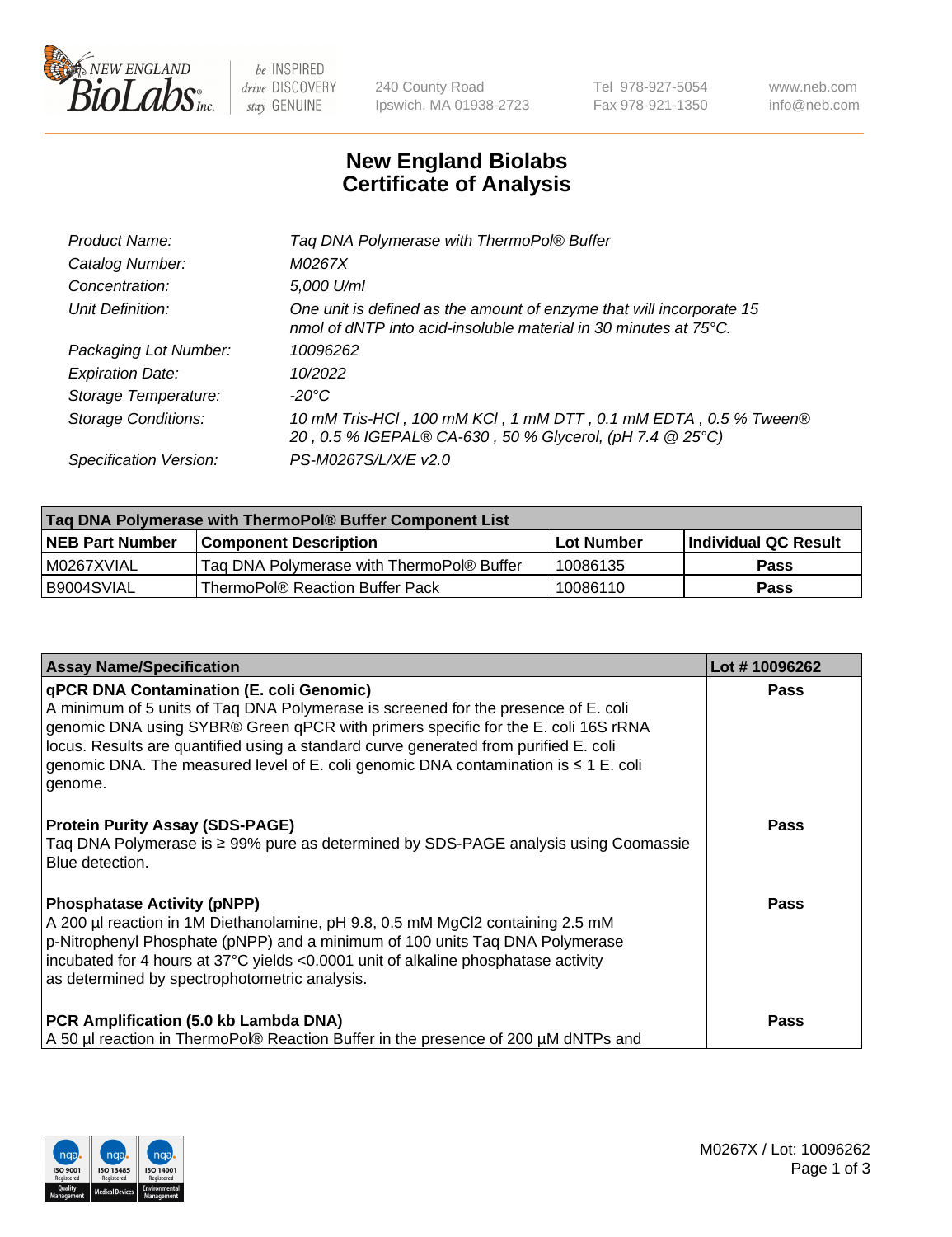

be INSPIRED drive DISCOVERY stay GENUINE

240 County Road Ipswich, MA 01938-2723 Tel 978-927-5054 Fax 978-921-1350

www.neb.com info@neb.com

| <b>Assay Name/Specification</b>                                                                                                                                                                                                                                                                                                                                       | Lot #10096262 |
|-----------------------------------------------------------------------------------------------------------------------------------------------------------------------------------------------------------------------------------------------------------------------------------------------------------------------------------------------------------------------|---------------|
| 0.2 µM primers containing 5 ng Lambda DNA with 1.25 units of Taq DNA Polymerase for<br>25 cycles of PCR amplification results in the expected 5.0 kb product.                                                                                                                                                                                                         |               |
| Non-Specific DNase Activity (16 Hour)<br>A 50 µl reaction in NEBuffer 2 containing 1 µg of T3 or T7 DNA in addition to a<br>reaction containing Lambda-HindIII DNA and a minimum of 5 units of Taq DNA<br>Polymerase incubated for 16 hours at 37°C results in a DNA pattern free of<br>detectable nuclease degradation as determined by agarose gel electrophoresis. | Pass          |
| <b>Endonuclease Activity (Nicking)</b><br>A 50 µl reaction in ThermoPol® Reaction Buffer containing 1 µg of supercoiled<br>PhiX174 DNA and a minimum of 20 units of Taq DNA Polymerase incubated for 4 hours at<br>37°C and 75°C results in <10% conversion to the nicked form as determined by agarose<br>gel electrophoresis.                                       | Pass          |
| <b>RNase Activity (Extended Digestion)</b><br>A 10 µl reaction in NEBuffer 4 containing 40 ng of a 300 base single-stranded RNA<br>and a minimum of 1 µl of Taq DNA Polymerase is incubated at 37°C. After incubation<br>for 16 hours, >90% of the substrate RNA remains intact as determined by gel<br>electrophoresis using fluorescent detection.                  | Pass          |
| Single Stranded DNase Activity (FAM-Labeled Oligo)<br>A 50 µl reaction in ThermoPol® Reaction Buffer containing a 10 nM solution of a<br>fluorescent internal labeled oligonucleotide and a minimum of 25 units of Taq DNA<br>Polymerase incubated for 30 minutes at 37°C and 75°C yields <10% degradation as<br>determined by capillary electrophoresis.             | Pass          |

This product has been tested and shown to be in compliance with all specifications.

One or more products referenced in this document may be covered by a 3rd-party trademark. Please visit <www.neb.com/trademarks>for additional information.